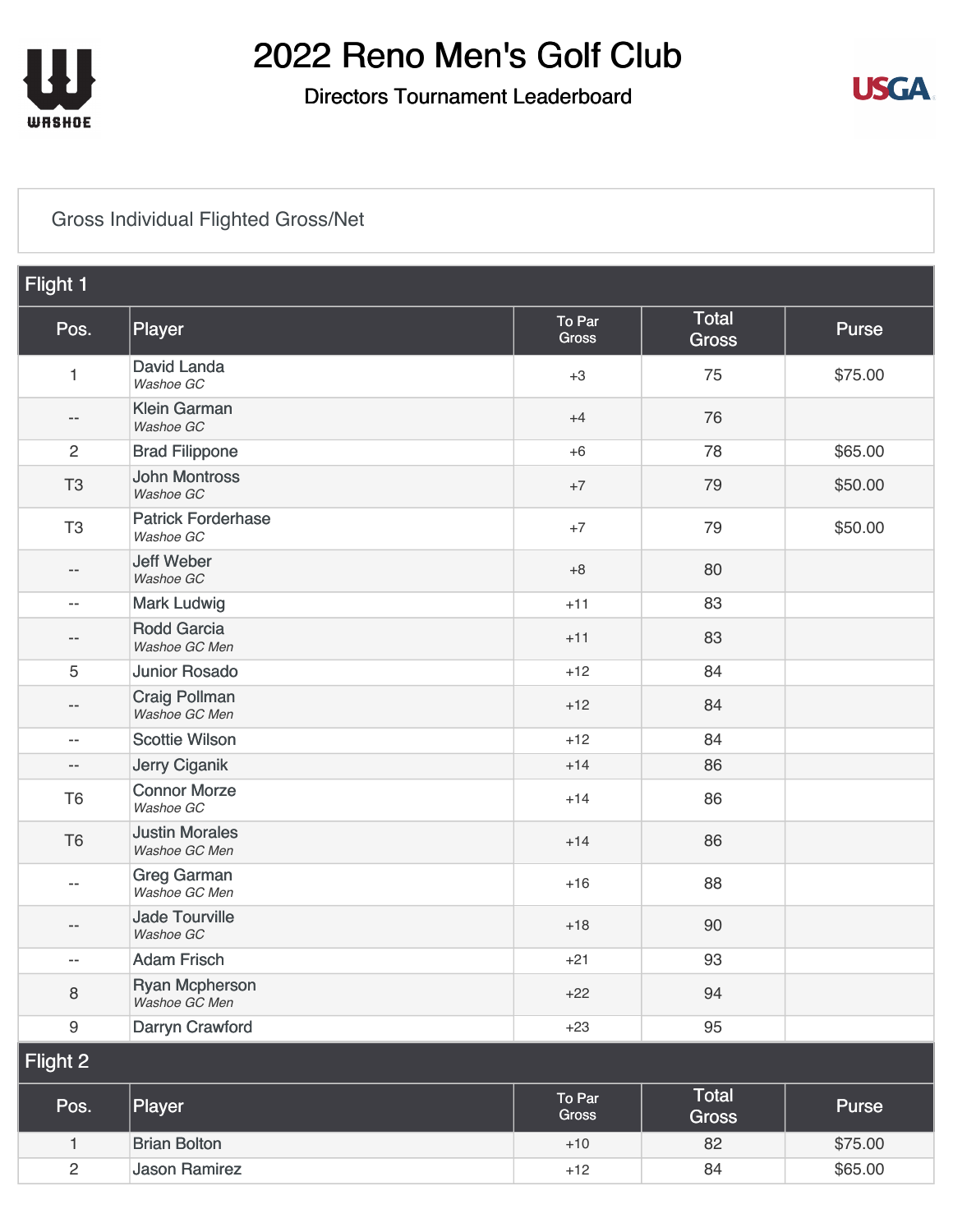

### Directors Tournament Leaderboard



| $\qquad \qquad -$        | <b>Steve Calabrese</b>            | $+13$ | 85         |         |
|--------------------------|-----------------------------------|-------|------------|---------|
| T <sub>3</sub>           | <b>Calder Chism</b>               | $+13$ | 85         | \$50.00 |
| T <sub>3</sub>           | Claudio Iturriaga                 | $+13$ | 85         | \$50.00 |
| 5                        | <b>Lewis Olvera</b>               | $+15$ | 87         |         |
| $\overline{\phantom{a}}$ | <b>Mueen Ghani</b>                | $+16$ | 88         |         |
| $- -$                    | <b>Barry Roe</b><br>Washoe GC     | $+16$ | 88         |         |
| $\overline{\phantom{m}}$ | <b>Gary Burroughs</b>             | $+16$ | 88         |         |
| 6                        | <b>Derek Beenfeldt</b>            | $+17$ | 89         |         |
| $\overline{\phantom{a}}$ | <b>Rick Fiddler</b>               | $+18$ | 90         |         |
| $-$                      | <b>Jeff Brown</b><br>Washoe GC    | $+18$ | 90         |         |
| T7                       | <b>Paul Kastor</b><br>Washoe GC   | $+19$ | 91         |         |
| T7                       | <b>Derek East</b><br>Washoe GC    | $+19$ | 91         |         |
| $\qquad \qquad -$        | <b>Steve Sonnenburg</b>           | $+20$ | 92         |         |
| $\overline{\phantom{m}}$ | Evan Yamasaki                     | $+24$ | 96         |         |
| $\boldsymbol{9}$         | Peter Barbieri<br>Washoe GC Men   | $+24$ | 96         |         |
| $\overline{\phantom{m}}$ | James Tuccori                     | $+29$ | 101        |         |
| 10                       | <b>Phil Diaz</b><br>Washoe GC Men |       | <b>DNF</b> |         |

### Flight 3

| Pos.                     | Player                              | To Par<br><b>Gross</b> | <b>Total</b><br><b>Gross</b> | Purse   |
|--------------------------|-------------------------------------|------------------------|------------------------------|---------|
| 1                        | <b>Andrew Markert</b>               | $+16$                  | 88                           | \$75.00 |
| $\overline{\phantom{m}}$ | <b>Luther Gilbert</b>               | $+18$                  | 90                           |         |
| $\qquad \qquad -$        | John Landa                          | $+18$                  | 90                           |         |
| T <sub>2</sub>           | <b>Ed Strickland</b>                | $+21$                  | 93                           | \$60.00 |
| T <sub>2</sub>           | Josh Bridendolph<br>Washoe GC Men   | $+21$                  | 93                           | \$60.00 |
| T4                       | Dan Montgomery<br>Washoe GC Men     | $+22$                  | 94                           | \$45.00 |
| T <sub>4</sub>           | Ken Vaughn<br>Washoe GC             | $+22$                  | 94                           | \$45.00 |
| T <sub>6</sub>           | <b>Michael Dupont</b>               | $+24$                  | 96                           |         |
| T <sub>6</sub>           | <b>Robert Haenel</b>                | $+24$                  | 96                           |         |
| $\qquad \qquad -$        | <b>Tony Wilson</b><br>Washoe GC Men | $+24$                  | 96                           |         |
| $\overline{\phantom{m}}$ | <b>Ron Rash</b><br>Washoe GC Men    | $+25$                  | 97                           |         |
| $\qquad \qquad -$        | Ken Kuhl                            | $+28$                  | 100                          |         |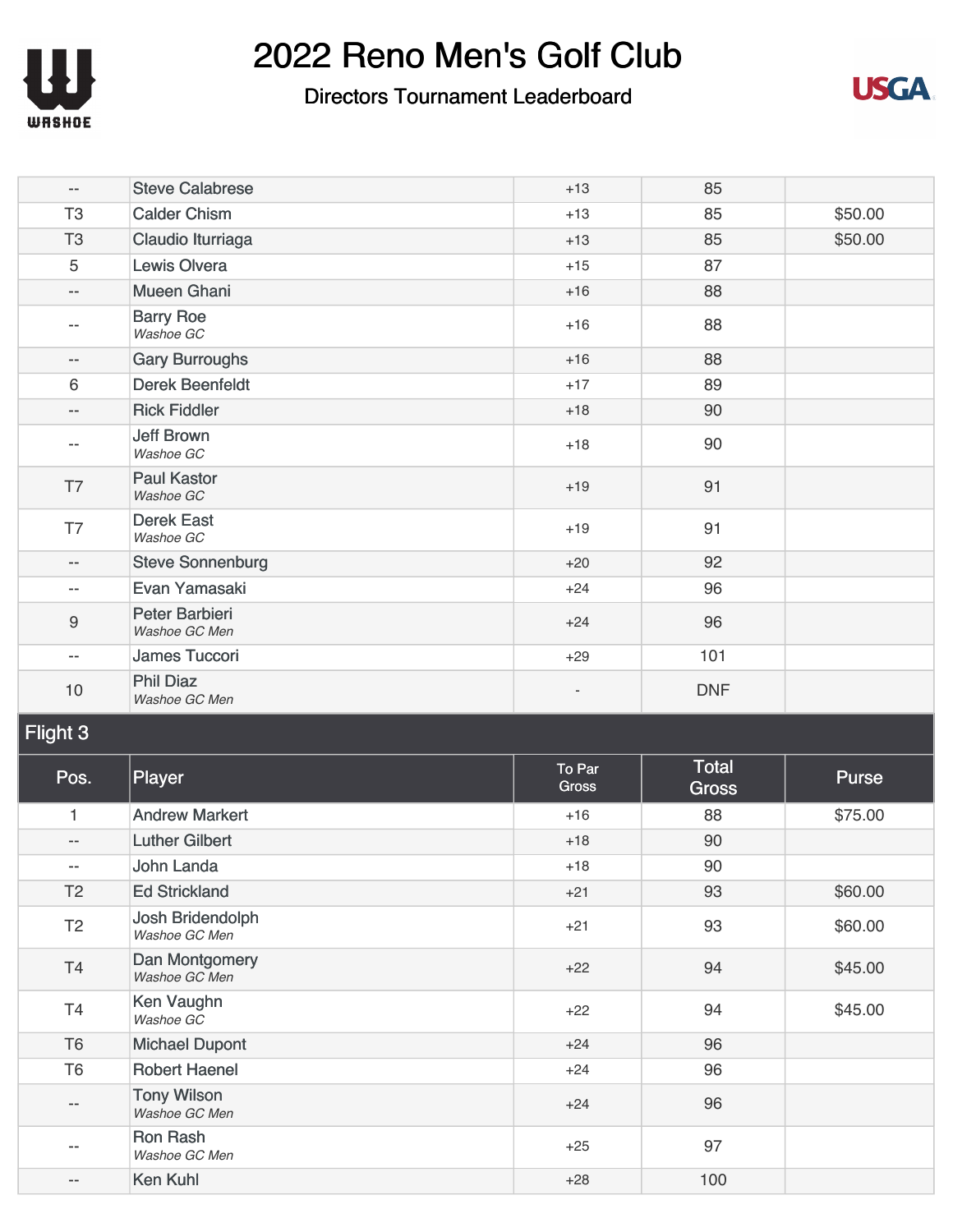

#### Directors Tournament Leaderboard



| 8                        | <b>Douglas See</b>                   | $+28$                  | 100                          |         |  |  |
|--------------------------|--------------------------------------|------------------------|------------------------------|---------|--|--|
| $\overline{a}$           | John Flinchum                        | $+29$                  | 101                          |         |  |  |
| 9                        | <b>Bill McKnight</b>                 | $+30$                  | 102                          |         |  |  |
| $-$                      | <b>Chris Scott</b><br>Washoe GC Men  | $+36$                  | 108                          |         |  |  |
| 10                       | <b>Ross Hiserodt</b>                 | $+42$                  | 114                          |         |  |  |
| 11                       | <b>Bob Peyton</b>                    | ÷,                     | <b>NS</b>                    |         |  |  |
| Flight 4                 |                                      |                        |                              |         |  |  |
| Pos.                     | Player                               | To Par<br><b>Gross</b> | <b>Total</b><br><b>Gross</b> | Purse   |  |  |
| $\mathbf{1}$             | <b>Irv Gellman</b>                   | $+21$                  | 93                           | \$75.00 |  |  |
| $\overline{c}$           | <b>Pat Martinez</b><br>Washoe GC Men | $+23$                  | 95                           | \$65.00 |  |  |
| $-$                      | <b>John Burkett</b><br>Washoe GC Men | $+26$                  | 98                           |         |  |  |
| $\overline{\phantom{a}}$ | <b>Bill Gates</b>                    | $+27$                  | 99                           |         |  |  |
| T <sub>3</sub>           | <b>Robert Primeau</b>                | $+28$                  | 100                          | \$30.00 |  |  |
| T <sub>3</sub>           | <b>John Bovet</b><br>Washoe GC Men   | $+28$                  | 100                          | \$30.00 |  |  |
| T <sub>3</sub>           | <b>Ray Carter</b>                    | $+28$                  | 100                          | \$30.00 |  |  |
| $-$                      | <b>Robert Stults</b>                 | $+31$                  | 103                          |         |  |  |
| $-$                      | Jerry Juskiw<br>Washoe GC Men        | $+31$                  | 103                          |         |  |  |
| $-$                      | Jose Vizcarrondo                     | $+31$                  | 103                          |         |  |  |
| 6                        | Joe Murry<br>Washoe GC               | $+31$                  | 103                          |         |  |  |
| $\overline{7}$           | <b>Terry Schumacher</b>              | $+32$                  | 104                          |         |  |  |
| 8                        | John Galvin                          | $+35$                  | 107                          |         |  |  |
| $-$                      | <b>Robert Hannah</b>                 | $+36$                  | 108                          |         |  |  |
| $-$                      | <b>Bruce Goodman</b>                 | $+36$                  | 108                          |         |  |  |
| $-$                      | <b>Patrick O'Day</b>                 | $+40$                  | 112                          |         |  |  |
| $\boldsymbol{9}$         | <b>Matt Riecken</b>                  | $+57$                  | 129                          |         |  |  |
|                          | Total Purse Allocated: \$995.00      |                        |                              |         |  |  |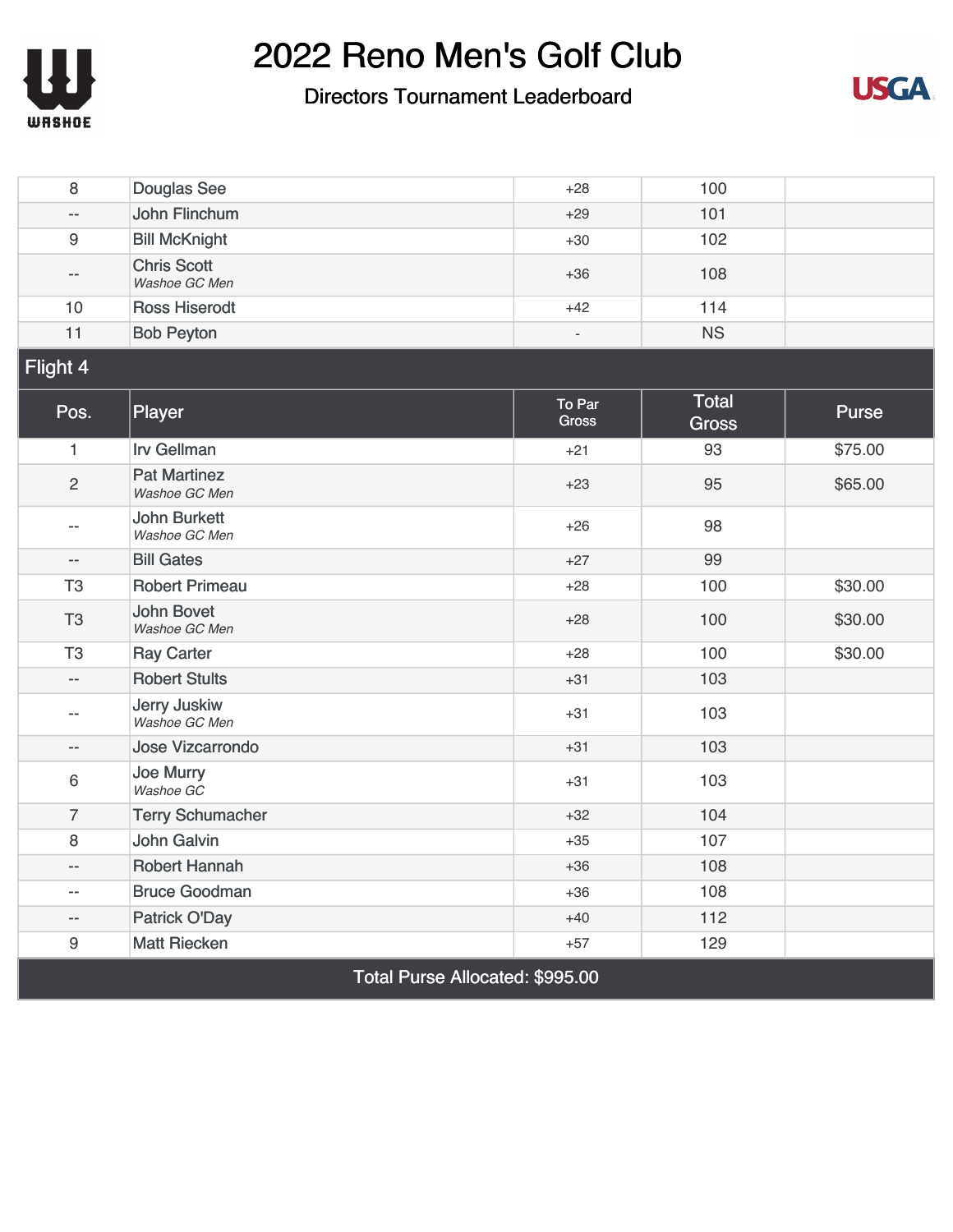

### Directors Tournament Leaderboard



### [Net Individual Flighted Gross/Net](https://static.golfgenius.com/v2tournaments/8161025269776276739?called_from=&round_index=3)

| Flight 1                 |                                        |                      |                            |         |
|--------------------------|----------------------------------------|----------------------|----------------------------|---------|
| Pos.                     | Player                                 | To Par<br><b>Net</b> | Total<br><b>Net</b>        | Purse   |
| --                       | <b>David Landa</b><br>Washoe GC        | $-3$                 | 69                         |         |
| T1                       | <b>Klein Garman</b><br>Washoe GC       | $+3$                 | 75                         | \$70.00 |
| T <sub>1</sub>           | <b>Jeff Weber</b><br>Washoe GC         | $+3$                 | 75                         | \$70.00 |
| $\overline{\phantom{m}}$ | <b>Brad Filippone</b>                  | $+4$                 | 76                         |         |
| 3                        | <b>Scottie Wilson</b>                  | $+4$                 | 76                         | \$55.00 |
| --                       | <b>John Montross</b><br>Washoe GC      | $+5$                 | 77                         |         |
| T4                       | <b>Mark Ludwig</b>                     | $+6$                 | 78                         | \$22.50 |
| T4                       | <b>Rodd Garcia</b><br>Washoe GC Men    | $+6$                 | 78                         | \$22.50 |
| --                       | <b>Patrick Forderhase</b><br>Washoe GC | $+7$                 | 79                         |         |
| $6\,$                    | <b>Craig Pollman</b><br>Washoe GC Men  | $+7$                 | 79                         |         |
| $\overline{\phantom{a}}$ | <b>Junior Rosado</b>                   | $+8$                 | 80                         |         |
| $\overline{7}$           | Jerry Ciganik                          | $+9$                 | 81                         |         |
| $-\,-$                   | <b>Connor Morze</b><br>Washoe GC       | $+10$                | 82                         |         |
| $-$                      | <b>Justin Morales</b><br>Washoe GC Men | $+11$                | 83                         |         |
| T <sub>8</sub>           | <b>Greg Garman</b><br>Washoe GC Men    | $+12$                | 84                         |         |
| T <sub>8</sub>           | <b>Jade Tourville</b><br>Washoe GC     | $+12$                | 84                         |         |
| T <sub>8</sub>           | <b>Adam Frisch</b>                     | $+12$                | 84                         |         |
| --                       | Darryn Crawford                        | $+15$                | 87                         |         |
| $- \, -$                 | <b>Ryan Mcpherson</b><br>Washoe GC Men | $+17$                | 89                         |         |
| Flight 2                 |                                        |                      |                            |         |
| Pos.                     | Player                                 | To Par<br><b>Net</b> | <b>Total</b><br><b>Net</b> | Purse   |
| $-$                      | <b>Brian Bolton</b>                    | $-2$                 | 70                         |         |
| $\mathbf{1}$             | <b>Steve Calabrese</b>                 | $\mathsf E$          | 72                         | \$75.00 |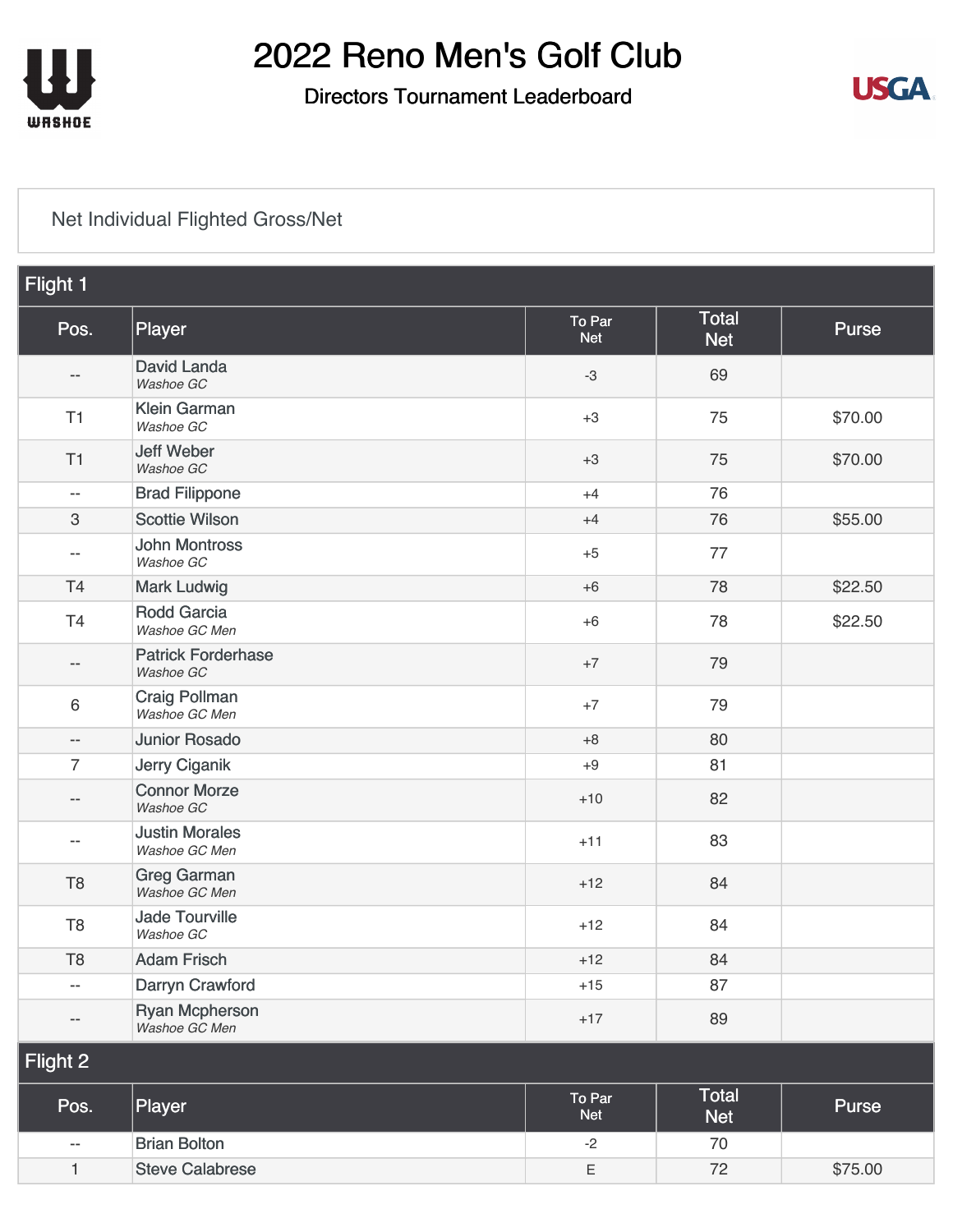

### Directors Tournament Leaderboard



| $\overline{\phantom{a}}$ | <b>Jason Ramirez</b>              | $+1$  | 73         |         |
|--------------------------|-----------------------------------|-------|------------|---------|
| T <sub>2</sub>           | <b>Mueen Ghani</b>                | $+4$  | 76         | \$60.00 |
| T <sub>2</sub>           | <b>Gary Burroughs</b>             | $+4$  | 76         | \$60.00 |
| T4                       | <b>Barry Roe</b><br>Washoe GC     | $+5$  | 77         | \$22.50 |
| $\overline{\phantom{a}}$ | <b>Calder Chism</b>               | $+5$  | 77         |         |
| $\overline{\phantom{a}}$ | Claudio Iturriaga                 | $+5$  | 77         |         |
| T <sub>4</sub>           | <b>Jeff Brown</b><br>Washoe GC    | $+5$  | 77         | \$22.50 |
| $\overline{\phantom{a}}$ | Lewis Olvera                      | $+6$  | 78         |         |
| $6\phantom{1}$           | <b>Rick Fiddler</b>               | $+6$  | 78         |         |
| $\overline{\phantom{a}}$ | <b>Derek Beenfeldt</b>            | $+6$  | 78         |         |
| --                       | <b>Derek East</b><br>Washoe GC    | $+7$  | 79         |         |
| $\overline{7}$           | <b>Steve Sonnenburg</b>           | $+9$  | 81         |         |
| 8                        | Evan Yamasaki                     | $+10$ | 82         |         |
| --                       | <b>Paul Kastor</b><br>Washoe GC   | $+10$ | 82         |         |
| --                       | Peter Barbieri<br>Washoe GC Men   | $+15$ | 87         |         |
| $9$                      | James Tuccori                     | $+16$ | 88         |         |
| $10$                     | <b>Phil Diaz</b><br>Washoe GC Men | ٠     | <b>DNF</b> |         |

### Flight 3

| Pos.           | Player                              | To Par<br><b>Net</b> | Total<br><b>Net</b> | <b>Purse</b> |
|----------------|-------------------------------------|----------------------|---------------------|--------------|
| T1             | <b>Luther Gilbert</b>               | Ε                    | 72                  | \$70.00      |
| T1             | John Landa                          | Ε                    | 72                  | \$70.00      |
| $- -$          | <b>Andrew Markert</b>               | $+1$                 | 73                  |              |
| --             | Josh Bridendolph<br>Washoe GC Men   | $+4$                 | 76                  |              |
| 3              | <b>Tony Wilson</b><br>Washoe GC Men | $+5$                 | 77                  | \$55.00      |
| --             | <b>Ed Strickland</b>                | $+6$                 | 78                  |              |
| --             | Dan Montgomery<br>Washoe GC Men     | $+6$                 | 78                  |              |
| --             | Ken Vaughn<br>Washoe GC             | $+6$                 | 78                  |              |
| --             | <b>Michael Dupont</b>               | $+7$                 | 79                  |              |
| --             | <b>Robert Haenel</b>                | $+7$                 | 79                  |              |
| $\overline{4}$ | <b>Ron Rash</b><br>Washoe GC Men    | $+10$                | 82                  |              |
| 5              | Ken Kuhl                            | $+11$                | 83                  |              |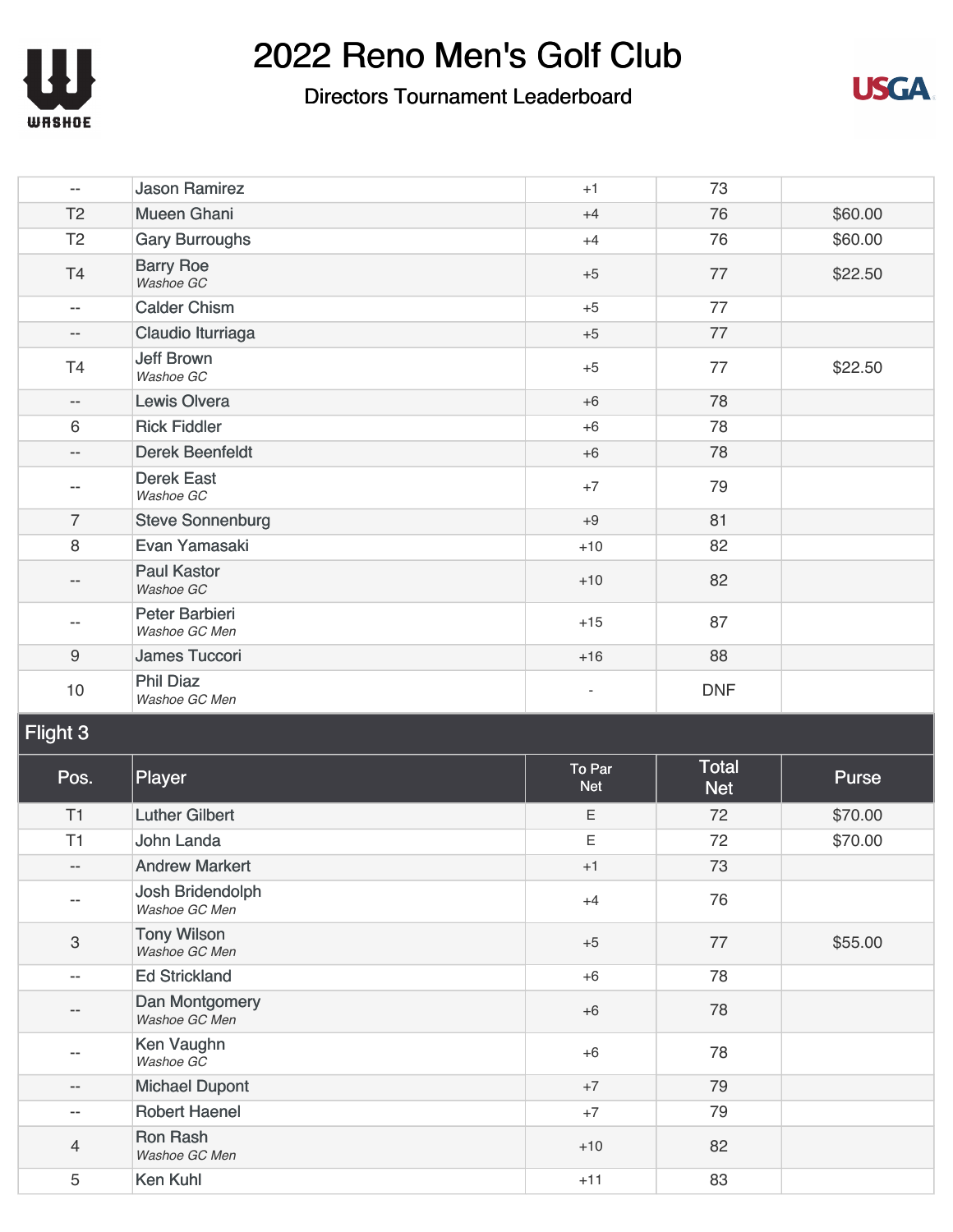

#### Directors Tournament Leaderboard



| $-$                      | <b>Douglas See</b>                   | $+12$                | 84                         |         |  |  |
|--------------------------|--------------------------------------|----------------------|----------------------------|---------|--|--|
| 6                        | John Flinchum                        | $+13$                | 85                         |         |  |  |
| $\overline{a}$           | <b>Bill McKnight</b>                 | $+14$                | 86                         |         |  |  |
| $\overline{7}$           | <b>Chris Scott</b><br>Washoe GC Men  | $+19$                | 91                         |         |  |  |
| $-$                      | <b>Ross Hiserodt</b>                 | $+26$                | 98                         |         |  |  |
| 8                        | <b>Bob Peyton</b>                    | $\omega$             | <b>NS</b>                  |         |  |  |
| Flight 4                 |                                      |                      |                            |         |  |  |
| Pos.                     | Player                               | To Par<br><b>Net</b> | <b>Total</b><br><b>Net</b> | Purse   |  |  |
| $\overline{\phantom{a}}$ | <b>Irv Gellman</b>                   | $-3$                 | 69                         |         |  |  |
| $\mathbf{1}$             | <b>Bill Gates</b>                    | $+1$                 | 73                         | \$75.00 |  |  |
| $ \!-$                   | <b>Pat Martinez</b><br>Washoe GC Men | $+3$                 | 75                         |         |  |  |
| T <sub>2</sub>           | <b>Robert Stults</b>                 | $+5$                 | 77                         | \$60.00 |  |  |
| T <sub>2</sub>           | <b>John Burkett</b><br>Washoe GC Men | $+5$                 | 77                         | \$60.00 |  |  |
| $-$                      | <b>John Bovet</b><br>Washoe GC Men   | $+7$                 | 79                         |         |  |  |
| $\overline{4}$           | <b>Jose Vizcarrondo</b>              | $+7$                 | 79                         | \$45.00 |  |  |
| $\overline{a}$           | <b>Robert Primeau</b>                | $+8$                 | 80                         |         |  |  |
| $-$                      | <b>Ray Carter</b>                    | $+8$                 | 80                         |         |  |  |
| 5                        | <b>Jerry Juskiw</b><br>Washoe GC Men | $+9$                 | 81                         |         |  |  |
| 6                        | Patrick O'Day                        | $+10$                | 82                         |         |  |  |
| $-$                      | <b>Joe Murry</b><br>Washoe GC        | $+10$                | 82                         |         |  |  |
| $\overline{7}$           | <b>Robert Hannah</b>                 | $+11$                | 83                         |         |  |  |
| $\overline{a}$           | <b>Terry Schumacher</b>              | $+11$                | 83                         |         |  |  |
| --                       | <b>John Galvin</b>                   | $+16$                | 88                         |         |  |  |
| 8                        | <b>Bruce Goodman</b>                 | $+16$                | 88                         |         |  |  |
| --                       | <b>Matt Riecken</b>                  | $+27$                | 99                         |         |  |  |
|                          | Total Purse Allocated: \$915.00      |                      |                            |         |  |  |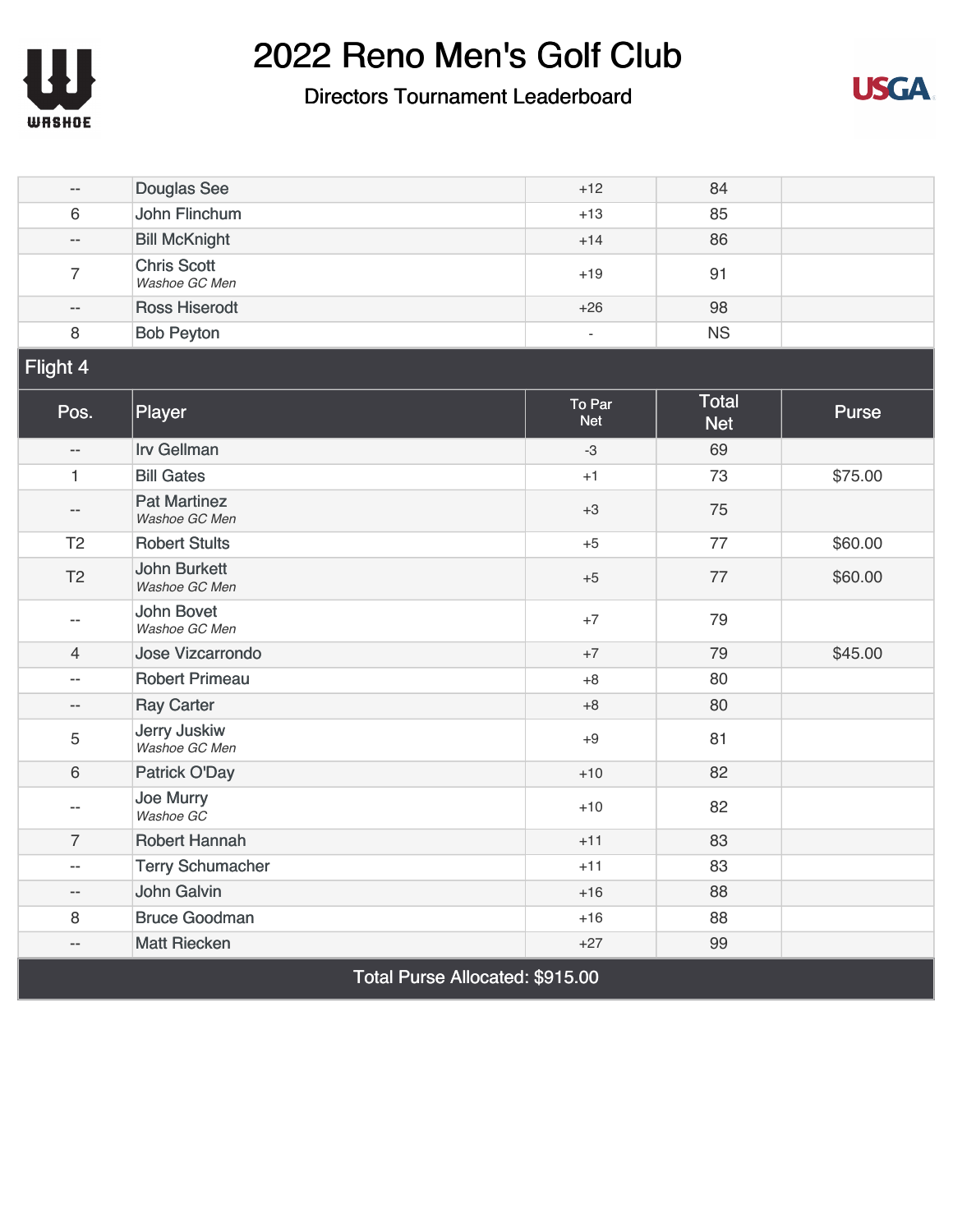

### Directors Tournament Leaderboard



#### [Individual Net Skins](https://static.golfgenius.com/v2tournaments/8161025380673674513?called_from=&round_index=3)

| <b>Player</b>                        | <b>Skins</b>   | <b>Purse</b> | <b>Details</b>         |  |  |  |
|--------------------------------------|----------------|--------------|------------------------|--|--|--|
| <b>Brian Bolton</b>                  | $\overline{2}$ | \$100.00     | Eagle on 6, Eagle on 7 |  |  |  |
| <b>Craig Morrison</b><br>Washoe GC   |                | \$50.00      | Hole in One on 16      |  |  |  |
| <b>Bill Gates</b>                    |                | \$50.00      | Eagle on 14            |  |  |  |
| <b>Pat Martinez</b><br>Washoe GC Men |                | \$50.00      | Eagle on 18            |  |  |  |
| <b>Gari Willmer</b>                  |                | \$50.00      | Eagle on 15            |  |  |  |
| <b>John Burkett</b><br>Washoe GC Men |                | \$50.00      | Eagle on 12            |  |  |  |
| <b>Chuck McCallion</b>               |                | \$50.00      | Eagle on 2             |  |  |  |
| Total Purse Allocated: \$400.00      |                |              |                        |  |  |  |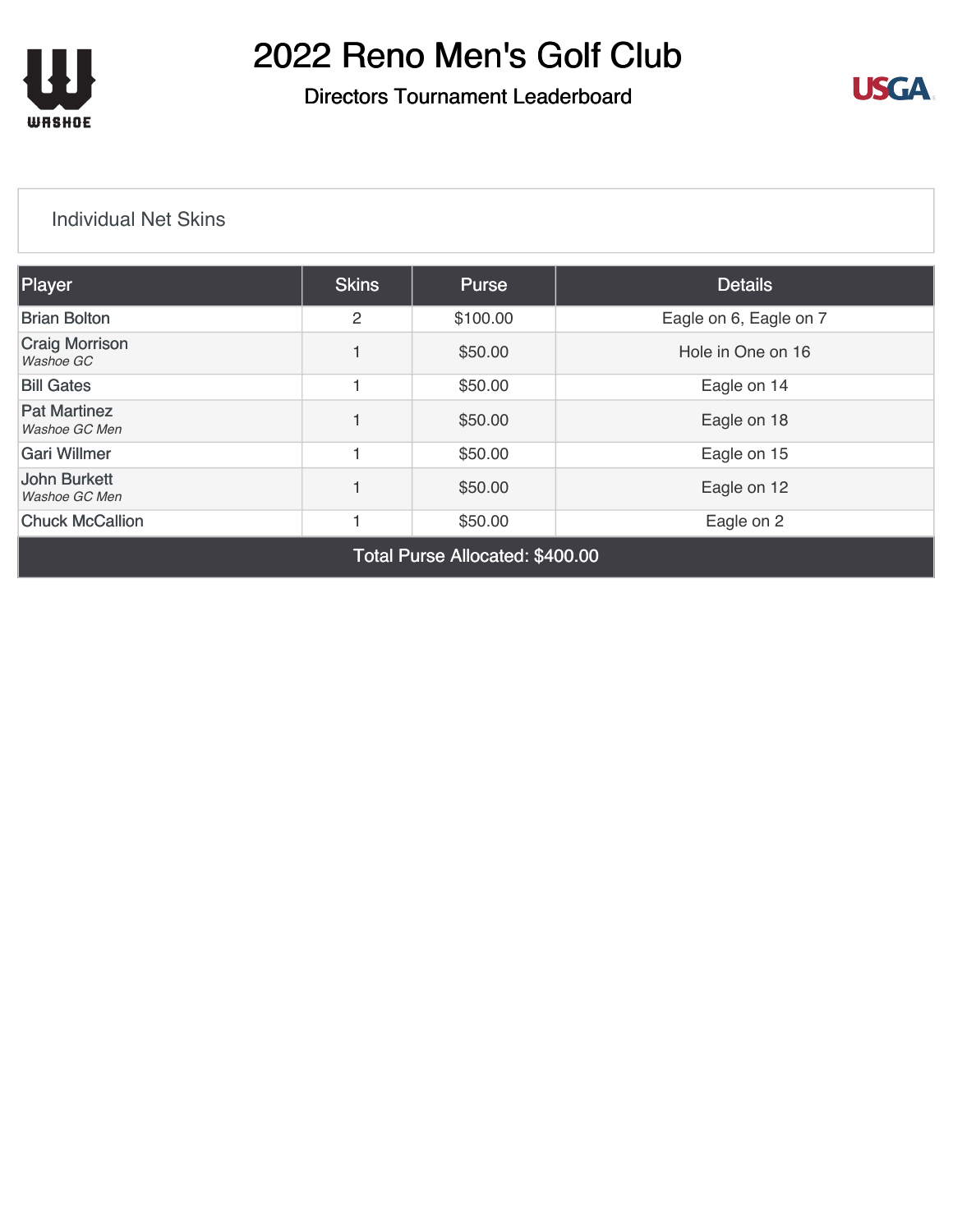

#### Directors Tournament Leaderboard



#### [Individual Gross Skins](https://static.golfgenius.com/v2tournaments/8161025502979579163?called_from=&round_index=3)

| Player                                 | <b>Skins</b> | Purse   | <b>Details</b>    |
|----------------------------------------|--------------|---------|-------------------|
| <b>Craig Morrison</b><br>Washoe GC     |              | \$65.00 | Hole in One on 16 |
| <b>Junior Rosado</b>                   |              | \$65.00 | Birdie on 13      |
| Gari Willmer                           |              | \$65.00 | Birdie on 15      |
| John Flinchum                          |              | \$65.00 | Birdie on 3       |
| <b>Paul Kastor</b><br>Washoe GC        |              | \$65.00 | Birdie on 5       |
| <b>Justin Morales</b><br>Washoe GC Men |              | \$65.00 | Birdie on 9       |
|                                        | _ _ _        |         |                   |

Total Purse Allocated: \$390.00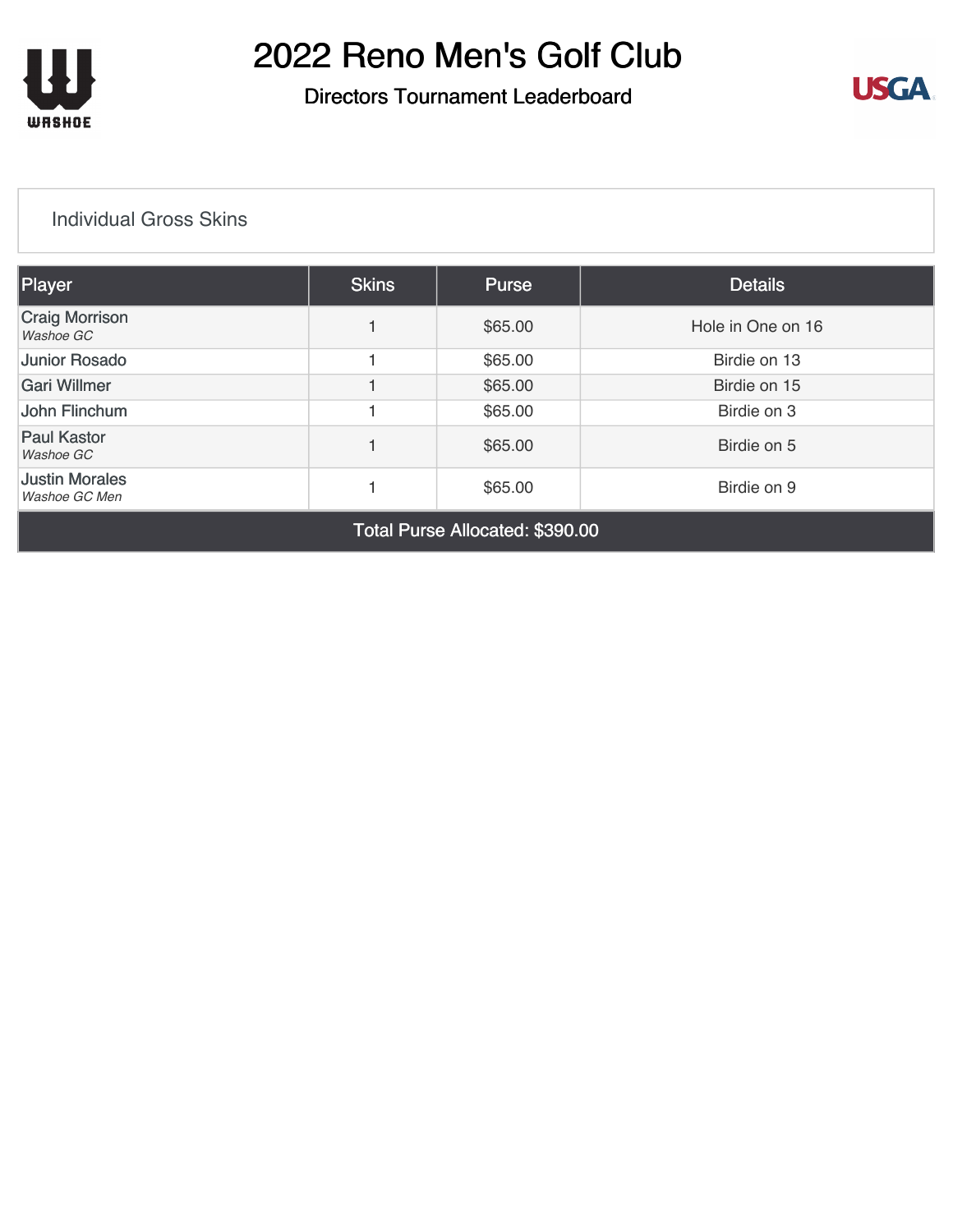

### Directors Tournament Leaderboard



#### [Gross Senior Division - Senior Division](https://static.golfgenius.com/v2tournaments/8433343250147859600?called_from=&round_index=3)

| Pos.                     | Player                             | To Par<br><b>Gross</b> | <b>Total</b><br><b>Gross</b> | <b>Purse</b> |  |  |  |
|--------------------------|------------------------------------|------------------------|------------------------------|--------------|--|--|--|
| 1                        | <b>Alex Nesbitt</b>                | $+11$                  | 83                           | \$80.00      |  |  |  |
| $\overline{2}$           | <b>Gari Willmer</b>                | $+12$                  | 84                           | \$70.00      |  |  |  |
| 3                        | <b>Ed Maher</b>                    | $+14$                  | 86                           | \$60.00      |  |  |  |
| $\overline{\phantom{m}}$ | John Cormie                        | $+17$                  | 89                           |              |  |  |  |
| T <sub>4</sub>           | <b>Daniel Rohn</b>                 | $+18$                  | 90                           | \$52.50      |  |  |  |
| T <sub>4</sub>           | Senen Gabaldon                     | $+18$                  | 90                           | \$52.50      |  |  |  |
| $-$                      | <b>John Parsons</b>                | $+19$                  | 91                           |              |  |  |  |
| $\overline{\phantom{a}}$ | <b>Stew Johnson</b>                | $+19$                  | 91                           |              |  |  |  |
| 6                        | <b>Craig Morrison</b><br>Washoe GC | $+19$                  | 91                           | \$45.00      |  |  |  |
| $-$                      | <b>Etcel Gause</b>                 | $+20$                  | 92                           |              |  |  |  |
| T7                       | Doug Dale<br>Washoe GC Men         | $+20$                  | 92                           |              |  |  |  |
| T7                       | <b>Mike Simpson</b>                | $+20$                  | 92                           |              |  |  |  |
| $-$                      | <b>Patrick McKenzie</b>            | $+21$                  | 93                           |              |  |  |  |
| $\overline{\phantom{m}}$ | <b>John Reed</b>                   | $+24$                  | 96                           |              |  |  |  |
| 9                        | Carl Shogren                       | $+24$                  | 96                           |              |  |  |  |
| T <sub>10</sub>          | <b>Bill MacLyman</b>               | $+25$                  | 97                           |              |  |  |  |
| T <sub>10</sub>          | <b>Ron Haines</b>                  | $+25$                  | 97                           |              |  |  |  |
| T <sub>10</sub>          | <b>Ray Tidd</b>                    | $+25$                  | 97                           |              |  |  |  |
| $\overline{\phantom{a}}$ | <b>Van Whitfield</b>               | $+27$                  | 99                           |              |  |  |  |
| 13                       | <b>Robert Payton</b>               | $+27$                  | 99                           |              |  |  |  |
| $-$                      | <b>Gary Lyngar</b>                 | $+28$                  | 100                          |              |  |  |  |
| $-$                      | <b>Bob Lotti</b>                   | $+28$                  | 100                          |              |  |  |  |
| --                       | <b>Joe Bickett</b>                 | $+28$                  | 100                          |              |  |  |  |
| $-$                      | <b>Chuck McCallion</b>             | $+31$                  | 103                          |              |  |  |  |
| --                       | <b>Ted McPhie</b>                  | $+32$                  | 104                          |              |  |  |  |
| $-$                      | David McLean                       | $+33$                  | 105                          |              |  |  |  |
| 14                       | <b>Neil Roe</b><br>Washoe GC Men   | $+51$                  | 123                          |              |  |  |  |
| 15                       | <b>Troy Williams</b>               |                        | <b>WD</b>                    |              |  |  |  |
|                          | Total Purse Allocated: \$360.00    |                        |                              |              |  |  |  |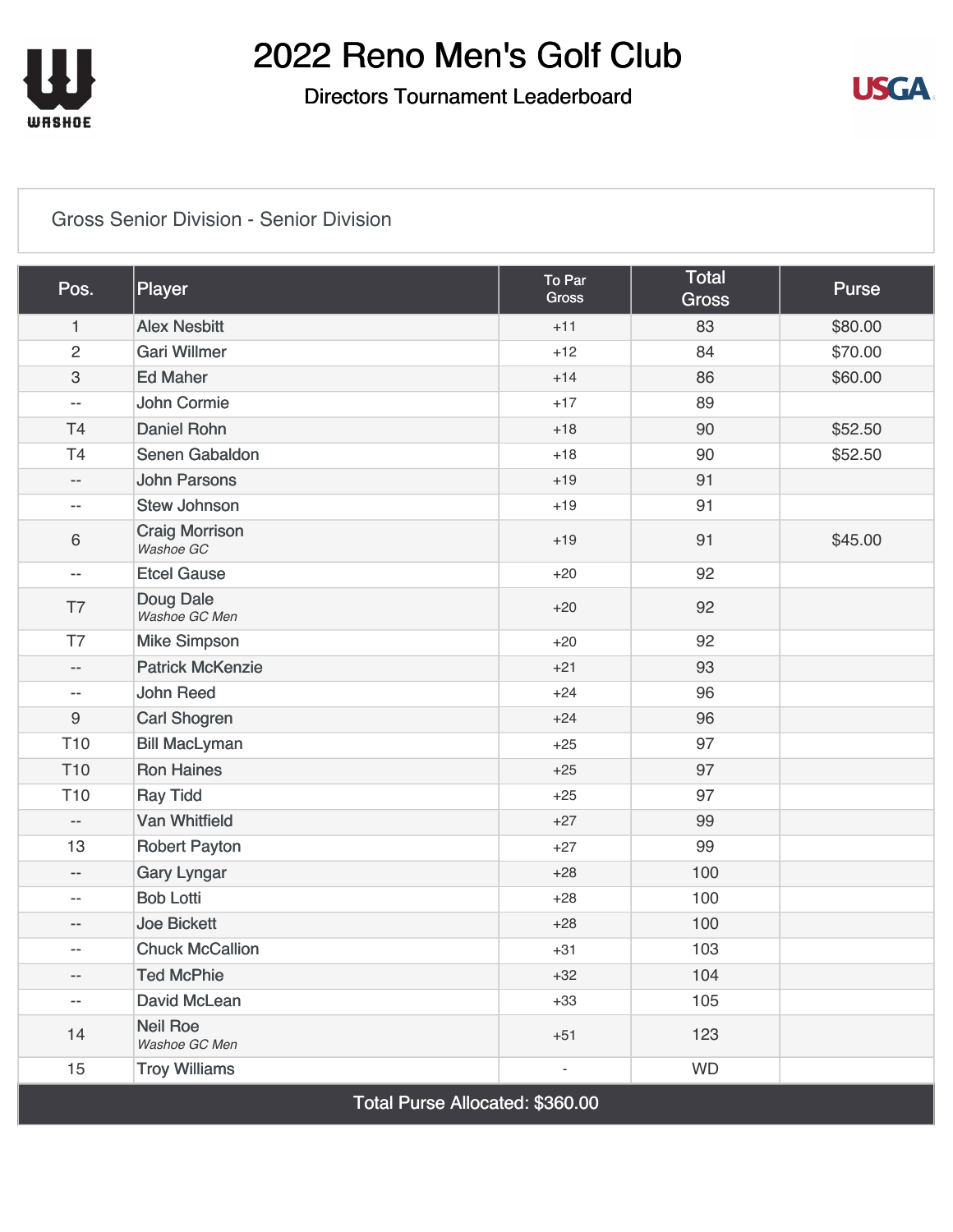

### Directors Tournament Leaderboard



#### [Net Senior Division - Senior Division](https://static.golfgenius.com/v2tournaments/8433343255516568721?called_from=&round_index=3)

| Pos.                            | Player                             | To Par<br><b>Net</b>     | <b>Total</b><br><b>Net</b> | <b>Purse</b> |  |
|---------------------------------|------------------------------------|--------------------------|----------------------------|--------------|--|
| 1                               | John Cormie                        | $-2$                     | 70                         | \$80.00      |  |
| $\overline{2}$                  | <b>Stew Johnson</b>                | $-1$                     | 71                         | \$70.00      |  |
| T <sub>3</sub>                  | <b>Chuck McCallion</b>             | $+2$                     | 74                         | \$57.50      |  |
| T <sub>3</sub>                  | <b>Etcel Gause</b>                 | $+2$                     | 74                         | \$57.50      |  |
| T <sub>5</sub>                  | <b>John Parsons</b>                | $+3$                     | 75                         | \$20.00      |  |
| T <sub>5</sub>                  | <b>Patrick McKenzie</b>            | $+3$                     | 75                         | \$20.00      |  |
| T <sub>5</sub>                  | <b>Gary Lyngar</b>                 | $+3$                     | 75                         | \$20.00      |  |
| T <sub>5</sub>                  | <b>Bob Lotti</b>                   | $+3$                     | 75                         | \$20.00      |  |
| T <sub>5</sub>                  | <b>John Reed</b>                   | $+3$                     | 75                         | \$20.00      |  |
| $ \!-$                          | <b>Gari Willmer</b>                | $+3$                     | 75                         |              |  |
| $- -$                           | <b>Ed Maher</b>                    | $+4$                     | 76                         |              |  |
| $-\,-$                          | Senen Gabaldon                     | $+4$                     | 76                         |              |  |
| $-\,-$                          | <b>Daniel Rohn</b>                 | $+5$                     | 77                         |              |  |
| $-\,-$                          | <b>Ron Haines</b>                  | $+7$                     | 79                         |              |  |
| $- -$                           | <b>Carl Shogren</b>                | $+7$                     | 79                         |              |  |
| $-\,-$                          | <b>Mike Simpson</b>                | $+7$                     | 79                         |              |  |
| $\qquad \qquad -$               | <b>Craig Morrison</b><br>Washoe GC | $+8$                     | 80                         |              |  |
| $\overline{\phantom{m}}$        | <b>Ray Tidd</b>                    | $+8$                     | 80                         |              |  |
| 10                              | <b>Van Whitfield</b>               | $+9$                     | 81                         |              |  |
| $\qquad \qquad -$               | <b>Alex Nesbitt</b>                | $+9$                     | 81                         |              |  |
| $\overline{\phantom{m}}$        | <b>Bill MacLyman</b>               | $+11$                    | 83                         |              |  |
| 11                              | <b>Ted McPhie</b>                  | $+11$                    | 83                         |              |  |
| $-\,-$                          | <b>Doug Dale</b><br>Washoe GC Men  | $+12$                    | 84                         |              |  |
| T <sub>12</sub>                 | David McLean                       | $+15$                    | 87                         |              |  |
| T <sub>12</sub>                 | <b>Joe Bickett</b>                 | $+15$                    | 87                         |              |  |
| $\overline{\phantom{a}}$        | <b>Robert Payton</b>               | $+17$                    | 89                         |              |  |
| $-\,-$                          | <b>Neil Roe</b><br>Washoe GC Men   | $+19$                    | 91                         |              |  |
| 14                              | <b>Troy Williams</b>               | $\overline{\phantom{0}}$ | <b>WD</b>                  |              |  |
| Total Purse Allocated: \$365.00 |                                    |                          |                            |              |  |